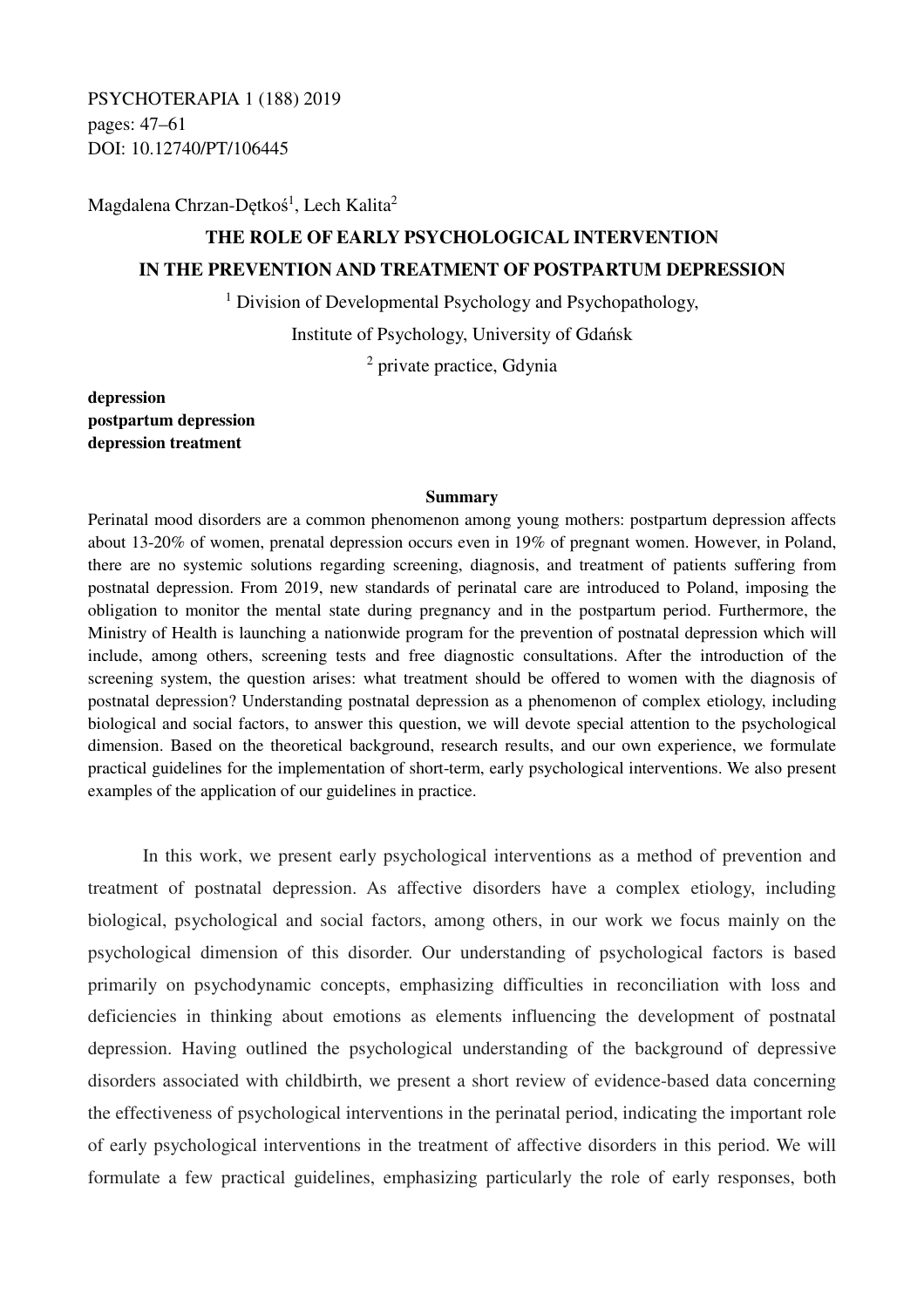diagnostic and therapeutic, on developing depressive experiences. Early interventions are effective, even if they are limited in time. The literature review will be illustrated by clinical examples presenting the practical application of early interventions for those experiencing developing or fully developed postnatal depression.

#### **Postpartum depression**

Perinatal mood disorders are a common phenomenon among mothers [1,2]. The continuum of postpartum depression extends from the gentle and transient forms of the so-called baby blues, a state not requiring specialist intervention, which is experienced by 50-80% of women, through typical depression with mild or moderate symptoms, up to cases of postpartum psychosis, understood as a deep depressive episode with psychotic features [3], often requiring hospitalization, experienced by 50-80% of women, up to postpartum psychosis, often requiring hospitalization. Among the forms of mood disorders is postnatal depression. Most common symptoms include anxiety, irritability, difficulties in thinking and memory, anhedonia, fatigue, insomnia, anxiety, guilt, and suicidal thoughts. These symptoms are often accompanied by a decrease in self-esteem, worrying about the child's health, fear of taking care of the child, feeling of being worthless as a mother, lack of self-confidence, and unrealistic expectations of oneself. Postpartum depression affects about 13-20% of women [1-4], however, the patients often do not link symptoms of depression directly with the delivery.

We will illustrate this definition with a rather typical clinical situation in our practice: In the first interview with the therapist, [L.K.], Mrs. C. reported difficulties in the relationship with her husband as her main problem. She complained that in the last six months, she has been feeling empty and had the impression that her life had lost all colors. She also mentioned the overwhelming feeling of chronic fatigue and tension, which did not leave her regardless of the actual amount of time spent on rest. Tormented by her condition she has become more and more irritable, and her explosive mood has led to numerous quarrels with her husband. Asked during the consultation, she noticed that after the birth of her first child she had not lost the ability to enjoy life, and the relationship with her husband remained good. It was not until the first contact with the psychologist when she associated her distinct depressive symptoms with the fact of the birth of her second child and especially with the emotional meaning of this event, recognizing that "something has just broken down, maybe because we have less time."

Less known than postpartum depression but similarly common is prenatal depression, which is experienced by 12-19% of pregnant women [5, 6]. Additionally, depression during pregnancy is a major factor in predicting the risk of developing depression after the birth of a child. Taking this regularity into account, the DSM V classification does not mention postpartum depression as a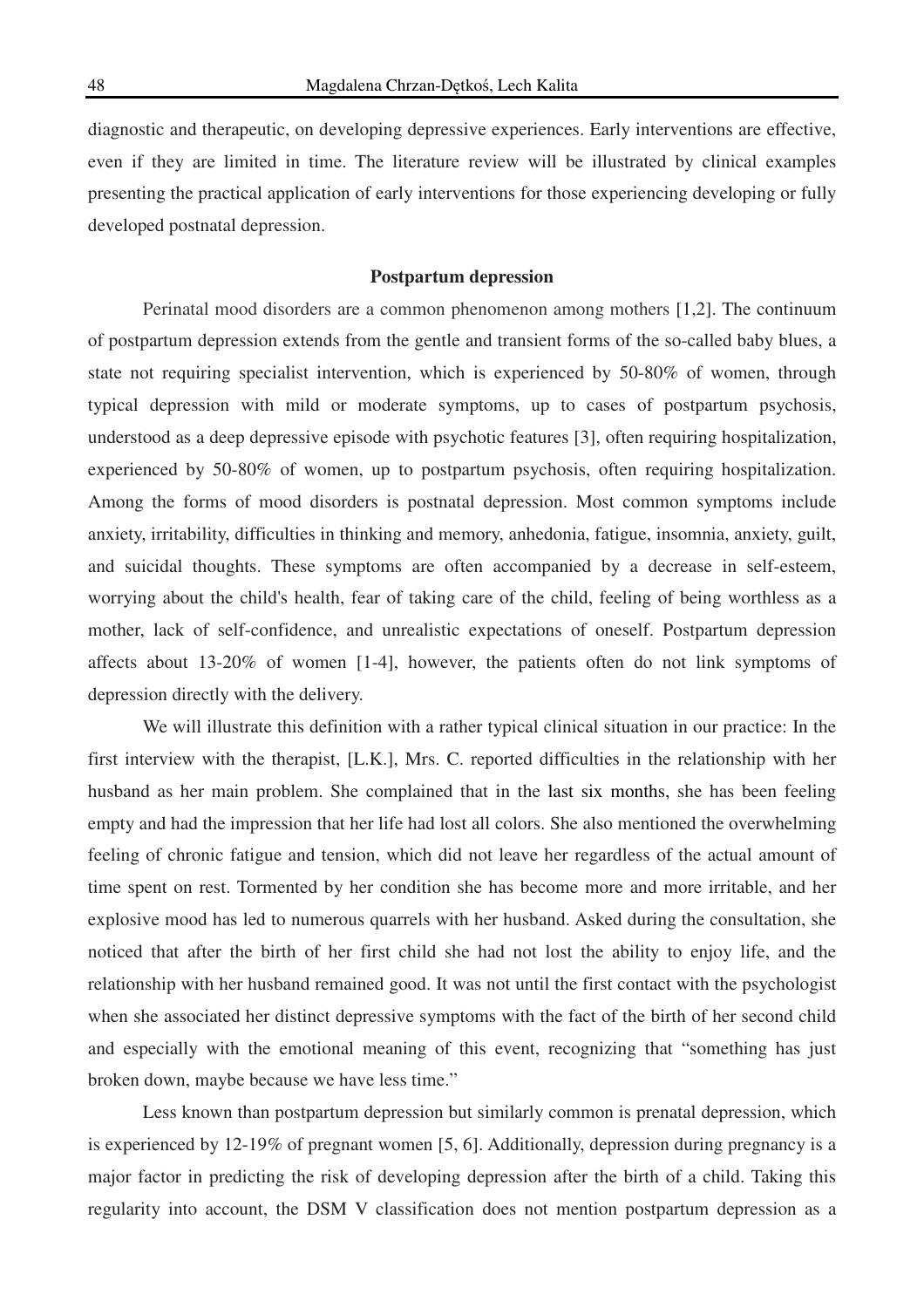separate disease but distinguishes depression with the onset in the perinatal period: during pregnancy or during the first four weeks after delivery [7]. According to the European classification ICD-10, postpartum depression is a disorder occurring in the first 6 weeks after delivery [8]. Many researchers and practitioners, however, state that the ICD-10 criteria should be changed to take into account a longer time of onset of symptoms, up to 6 months [9] or even one year after childbirth [10].

 Postpartum depression is a significant threat to public health and social well-being. Untreated depression, both prenatal and postnatal, has significant consequences for both the mother and the child. Depression during pregnancy doubles the risk of preterm birth [11-14], pre-eclampsia [15] diabetes [16], and cesarean section [17, 18]. In the long term, it also has a negative impact on the child's emotional and social development. In the first weeks after delivery, the newborn is absolutely dependent on its main caregiver (in the vast majority of cases – the mother). Maternal depressive disorder is associated with higher parental stress and an increased risk of undertaking negative parental practices by the mother. This has a long-term impact on the development of the child: The Avon Longitudinal Study of Parents and Children (ALSPAC) population study ( $n =$ 9848) has shown that postnatal depression has negative and lasting developmental consequences also seen in the children at the age of 18 years [19]. Particularly endangered is the group of children, whose mothers have suffered from depression between their 2nd and 8th month of life. These women were much more likely to be diagnosed with depression even 11 years later. Their children 4 times more often had problems with behavior between the 3rd and 4th year of age, twice the risk of math problems at the age of 16 years and 7 times higher risk of depression at the age of 18 years [19].

The research team under the direction of Beebe [20] demonstrated that the mother's depression changes the interaction patterns in the mother–infant dyad as early as in the fourth month of the child's life. For example, in the pairs of depressive mothers and their infants, there is lower coordination of visual patterns than in non-depressed mothers and their children, as well as a common pattern of visual withdrawal. The pattern of looking by babies of depressive mothers has been defined as "watchful." The mothers and infants are, therefore, less predictable interaction partners: they look at each other longer, but they synchronized their behavior less. In addition, these mothers become overly excited when their children show positive affect and are overly disappointed when their children are irritable or have a bad mood.

The quoted results also show how the mother's depression interferes with the child's expectations of interaction and create a situation in which the child becomes overly alert to the signals sent by the other person, what disturbs the development of self-regulation in the child, is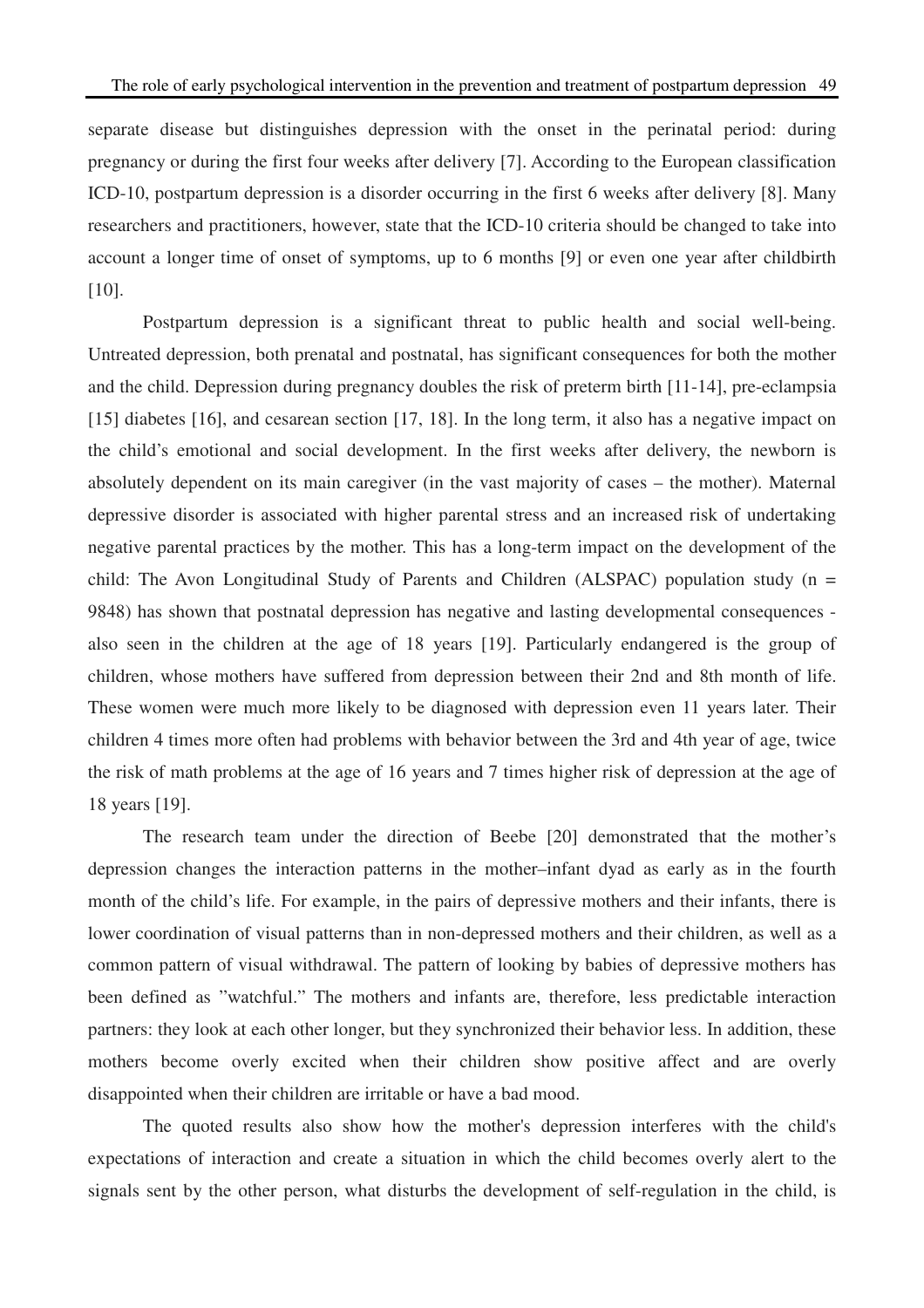associated with a greater risk of developing an insecure attachment style and, therefore, has longterm consequences for their further development.

### **Psychological background of postpartum depression**

Before making a few comments on the psychodynamic understanding of the emotional background of depressive disorders, we would like to emphasize clearly that we share the opinion that depression is a disease of complex etiology. We recognize and appreciate the contribution of biological, genetic, and social factors as risk factors for the onset of depressive episodes. The following considerations are not, in our understanding, an attempt to completely explain the causes of postpartum depression but serve to describe one of the aspects – the emotional dimension.

The background to understand postnatal depression from the perspective of the psychoanalytic theory is the general understanding of depression formulated by representatives of this approach. The basis of the psychodynamic approach to depression are Freud's observations and statements, formulated in his classic work from 1917 [21]. Freud noticed that a depressive person is someone, who in their childhood directed her or his love to another person and was disappointed (what is called "losing the object of love"). As a result, she or he does not accept the loss and identifies herself/himself with the lost object, "incorporates" it into the area of her or his ego. Anger, originally felt towards the lost object, is directed at herself/himself. Subsequent experiences of loss may lead to the onset of depressive symptoms: directing aggression towards the inside may result in lower self-esteem, self-accusation, suicidal thoughts, or even suicide.

Maintaining Freud's classic work as a basis for understanding depression emerges not only from its clinical usefulness in psychotherapy, confirmed by numerous case studies [22, 23] and the results of research on the effectiveness of depression therapy in the analytical convention [24] but also from the possible relationship between Freud's observations and modern neurobiological and psychiatric knowledge [25].

Although the issue of depression is frequently undertaken in the psychoanalytic literature, relatively few publications have been devoted to the psychoanalytic understanding of the narrower phenomenon of postnatal depression. The review of literature by Blum [26] identifies three general themes in the psychodynamic understanding of postpartum depression. In a simplified way, we can distinguish emotional conflicts related to dependence, experiencing anger, and motherhood. Conflicts related to dependence usually take the form of its rejection, anger-related problems are associated with feelings of guilt and the inhibition of anger, and maternity-related issues include the problematic identification of a woman with her own mother. Blum [26] also formulates a valuable observation to which we will return later: she notes that due to the patient's conflicts related to dependence, a patient with postnatal depression may be reluctant to the proposal of long-term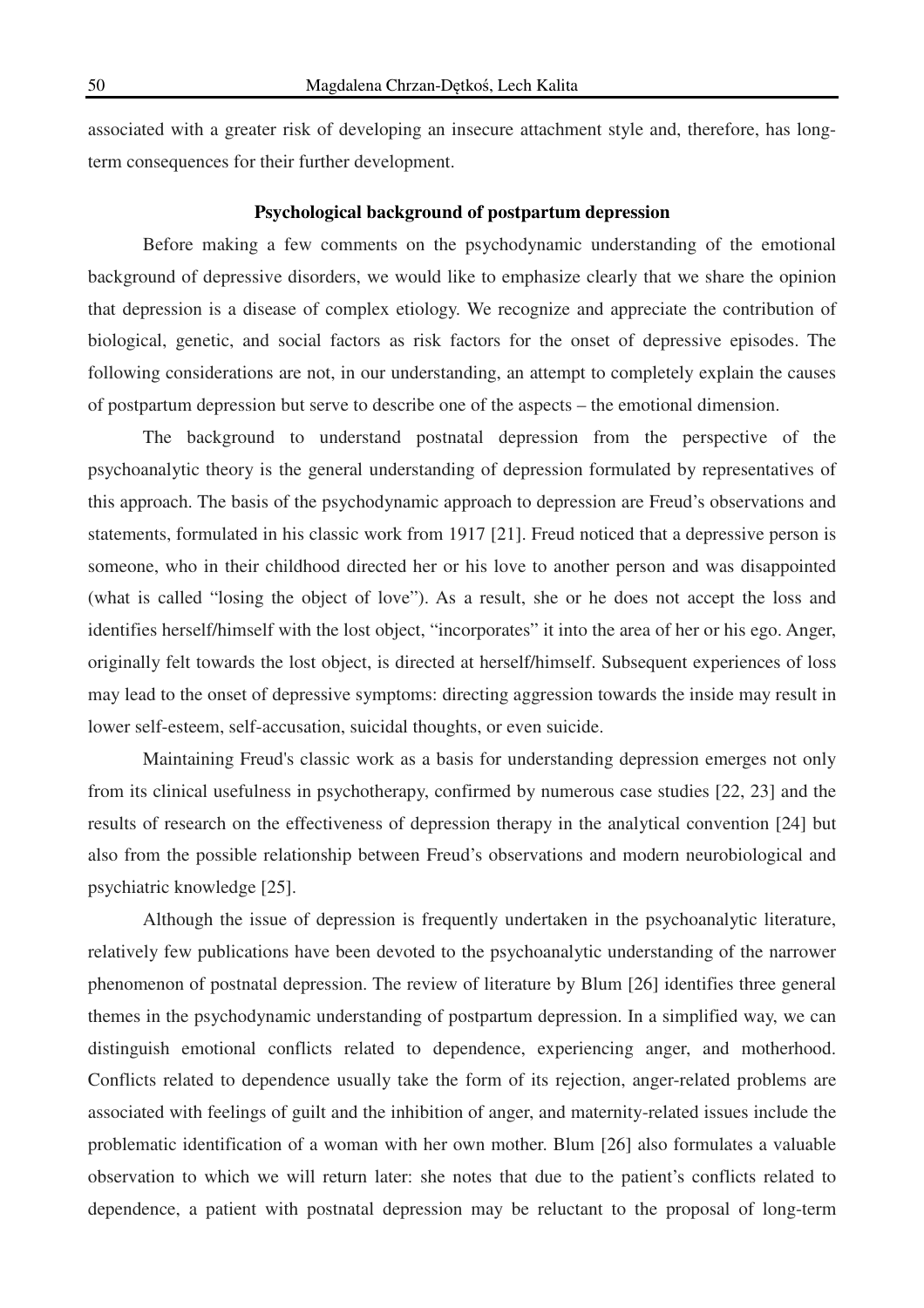therapy, which includes a strong dependency.

Generally speaking, the conflicts indicated by Blum [26] may contribute to the onset of postnatal depression in the case of an insufficient ability of the patient to think about their emotional experiences. If difficult emotions related to dependence, anger, and motherhood can be embraced by thoughts, the risk of unconscious discordance with loss and the development of depressive symptoms remain low. However, if it is not possible to reflect these feelings, depression can be an attempt to avoid their explosive influence. The ability to create mental representations for difficult feelings is a technique of work recommended in the treatment of depressive disorders in various branches of the psychoanalytic theory, *e.g*. in trends developing the concept of mentalization [27], in the contemporary British school, especially in the continuation of Bion's thoughts [28], or in the American intersubjective and relational psychoanalysis [29]. It is worth mentioning that postnatal depression is associated not only with the maternal impairment to think about her internal experience but also about the child's experience – this difficulty is referred to as "hypomentalization" [27], which can be defined as the inability to understand internal states in terms of feelings, desires, intentions, or motivations. The internal experience becomes concrete; during consultations, mothers suffering from depression may focus mainly on their somatic experiences, fears about their own health, etc.

To illustrate the difficulties in thinking about painful emotions associated with loss and changes we present another example from our practice. Mrs. B was referred for consultation by a lactation consultant. Throughout the first consultation, Mrs. B focused on detailed descriptions of the series of treatments and rituals she took to avoid breast inflammation, perceived by her as a potentially life-threatening state. At the same time, these treatments aimed at maintaining the ideal flow of milk, the only food a baby can accept. During the first consultations, the therapist [M.Ch.- D.] focused primarily on listening carefully to Mrs. B. In her comments, she introduced the possibility of noticing and thinking about the feelings accompanying the beginning of motherhood: the fear of losing control over the body, anger related to dependence; the feeling that the child will make it completely impossible to continue even elements of her earlier life; about experiencing contradictory feelings towards people whom Mrs. B initially presented as "exclusively perfect". During 10 sessions of Mrs. B's monologue, the reports of feeding-related treatments and fears took up less and less space. The patient could start talking about the fact that she had not planned pregnancy or children, the feeling of injustice and anger at her husband, whose life was not affected in by taking care of the baby as much as hers, and about the relationship with her mother, who she initially described as perfect. The sessions focused on discussing changes related to the birth of her child and the accompanying feelings, which enabled Mrs. B to accept her ambivalence towards the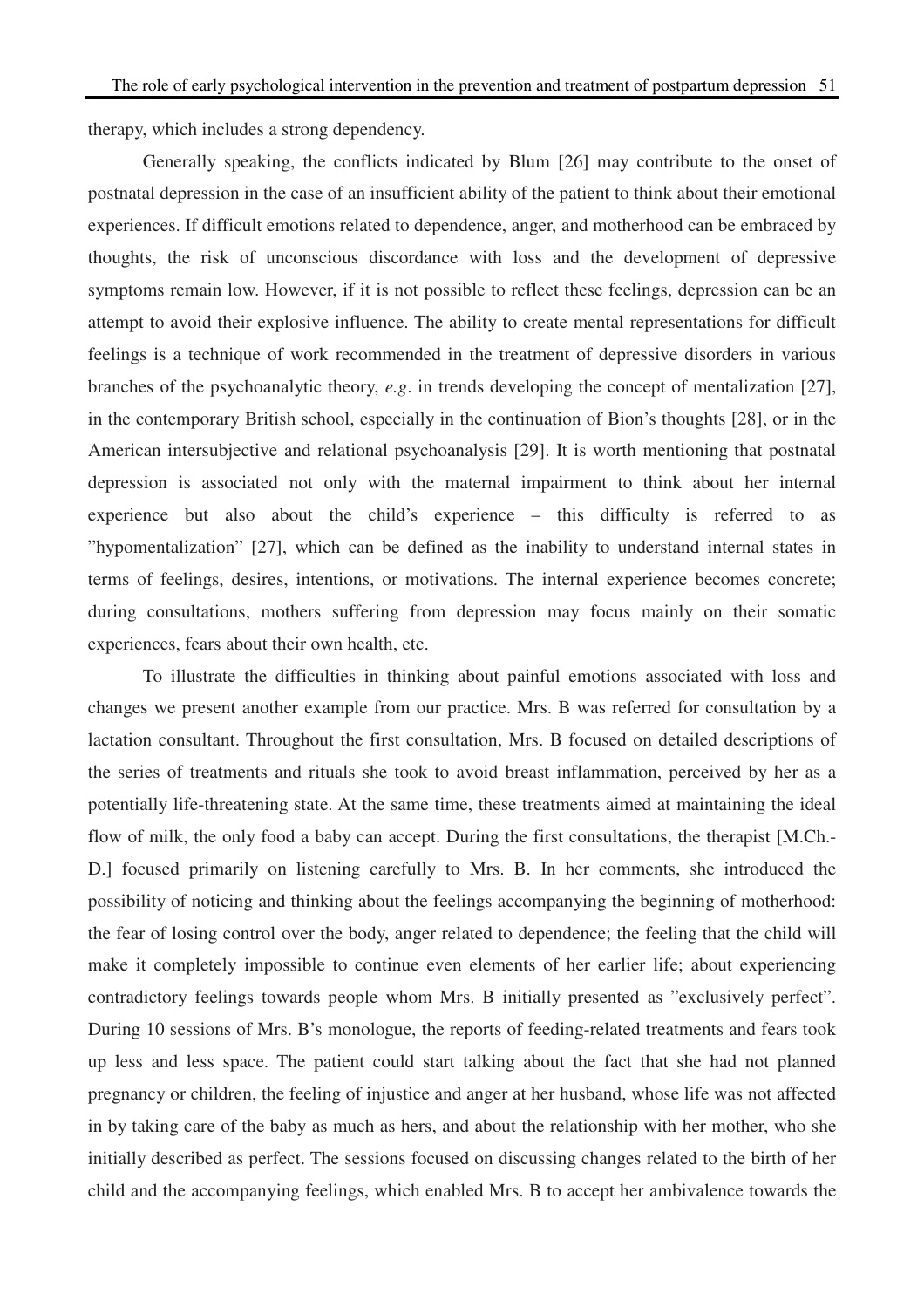child and the situation of using support. The patient also gained the opportunity to use her anger to set boundaries for her relatives and their expectations. During the short work with Mrs. B, the three conflicts highlighted by Blum [26] emerged, regarding dependency, anger, and the role of motherhood. In the therapist's opinion, the most helpful element was the opening for the possibility of thinking about ambivalence towards motherhood and the infant, which allowed her to accept those contradictory feelings.

The need to strengthen the ability to think about painful emotions in patients suffering from postnatal depression is important because of the risk suggesting the possibility of developing deeper, psychotic forms of depression in this sensitive period. In this study, we do not distinguish between psychotic depression in the postpartum period and postpartum psychosis as separate disease entities. There is no consensus in the literature on the subject whether to use these concepts as synonyms or to differentiate between them. We adopted the understanding proposed by the authors of the literature review on the mental health of mothers and children, implemented by the World Health Organization [3]. The authors state that: "the term 'postpartum depression' refers to a nonpsychotic depressive episode that begins in the postpartum period" 3, p. 21], while "very severe depressive episodes which are characterized by the presence of psychotic features are classed as postpartum psychotic affective illness or puerperal psychosis. Those are different from postpartum depression in their etiology, severity, symptoms, and treatment" [3, p. 17].

Lucas [30], referring to the results of statistic studies [31,32], suggests that psychotic postpartum depression, also in the form of puerperal psychosis, is underestimated and occurs much more frequently than the generally accepted number of one case per 500 births. He estimates that the frequency of psychotic depression exceeds the number of three cases per 100 births; usually, however, patients are not hospitalized.

Psychoanalytic authors dealing with psychotic disorders, including psychotic depression, clearly indicate the great value of early interventions, allowing to reduce the destructive power of the psychotic crisis, and in some cases stop the development of the psychotic process [33].

In the practical dimension, we get the impression that one of the most important problems in working with patients suffering from perinatal depression, is the difficulty to accept numerous losses associated with the transition to motherhood. In addition to the relatively obvious losses associated with reformulation of the current way of life, limitation of professional activity, increased dependence on other people, and intense and aggravating physiological changes, the patients have to deal with complex losses associated with the reconstruction of their previous intimate and family relationships and the confrontation of imaginations about themselves with reality. We believe that an important dimension of psychological help is to support patients in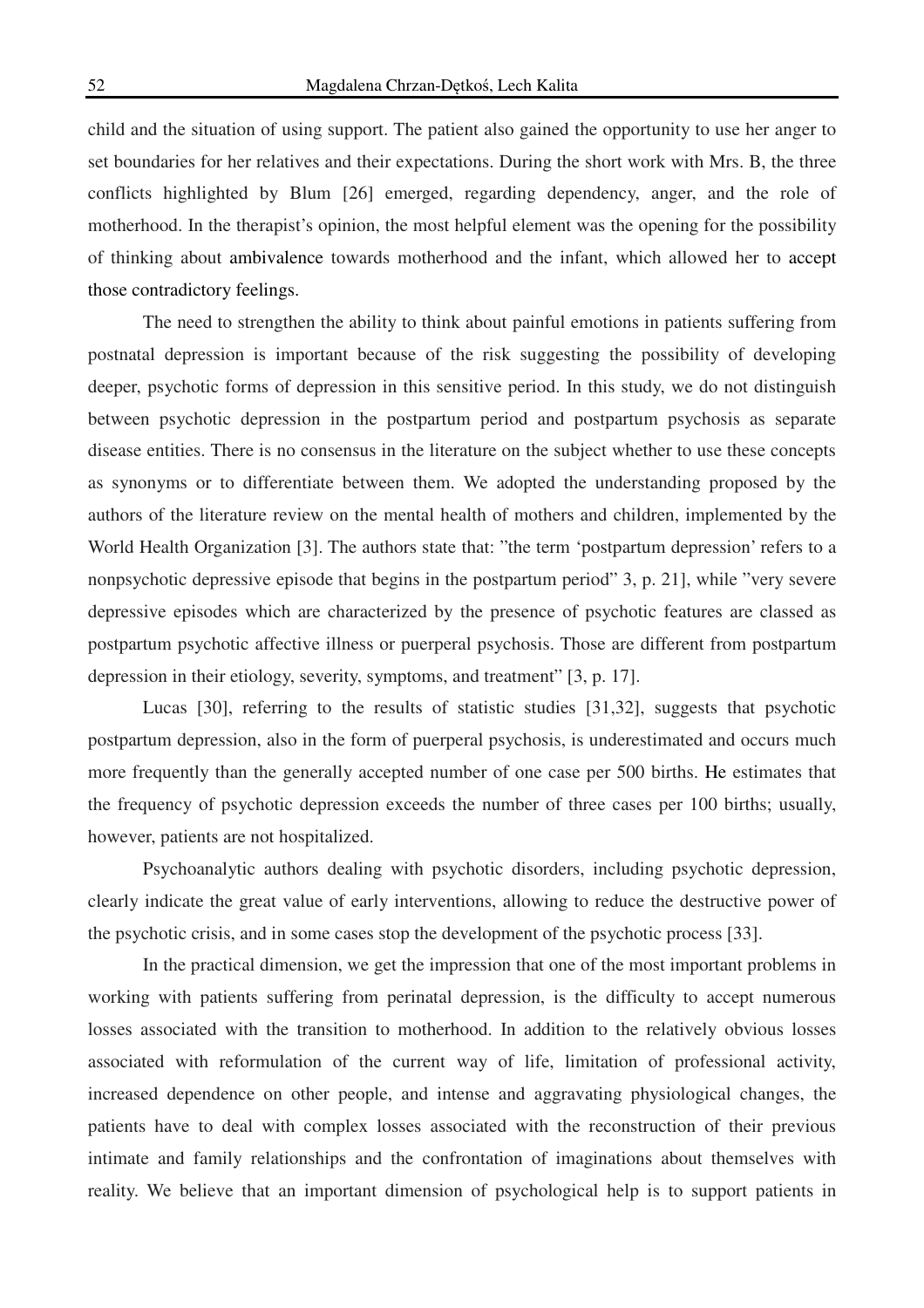thinking about these losses. The social context, suggesting that motherhood should be a time associated only with happiness and profits and not with losses, seems to additionally contribute to these difficulties.

#### **Effective psychological interventions for postpartum depression**

According to an economic analysis conducted in Canada, the costs of untreated depression of pregnant women, including discontinuation of antidepressant drugs are valued at USD 14 billion per year [34]. In Poland, so far, there is no data concerning the costs of untreated depression, but above all, we do not have any systemic solution in the field of screening and treatment of parents suffering from pre- or postnatal depression. From January  $1<sup>st</sup>$ , 2019, however, the Ministry of Health introduced changes that brought Poland closer to the health policy conducted in most European countries. Thanks to European Union funds, the Ministry of Health launched a national program in the field of education and prevention of postnatal depression. Physicians, midwives, and pediatric nurses are trained in perinatal mental health issues, screening for postpartum depression, and ways to encourage vulnerable mothers to contact a psychologist. The ministerial program finances three diagnostic consultations for women, who will receive higher results in the Edinburgh Postpartum Depression Scale which will be used for screening [35]. According to the Ministry's recommendations, the goal of the consultation is to confirm the diagnosis of depression. The need to identify effective psychological interventions for mothers with the diagnosis of postnatal depression and the formulation of practical guidelines for the implementation of these interventions becomes even more urgent.

Stephens et al. [36] noticed that 90% of mothers receiving help due to postnatal depression received help in primary care facilities. Pharmacotherapy was beneficial, but patients rarely used it, so Stephens' team focused on studying the effectiveness of psychological interventions [36]. The analysis of 6,000 published research results led to the isolation of 10 research projects meeting strict methodological criteria: random control trial type tests; carried out in primary care facilities; including mothers with the diagnosis of depression or an elevated Beck depression score/ Edinburgh Postpartum Depression Scale. Meta-analysis showed that psychological interventions (cognitive-behavioral, interpersonal therapy, counseling, other therapies) lead to a reduction in depressive symptoms in a significantly larger range than in the case of control groups. The result was maintained both immediately after the intervention (mean difference  $-0.38$  at  $p = 0.05$ ) and after half a year  $(-0.21$  at  $p = 0.005)$ . There were no significant differences between the different types of intervention.

In another study comparing the effectiveness of various interactions with postnatal depression, the combination of the effectiveness of counseling, psychodynamic, cognitive–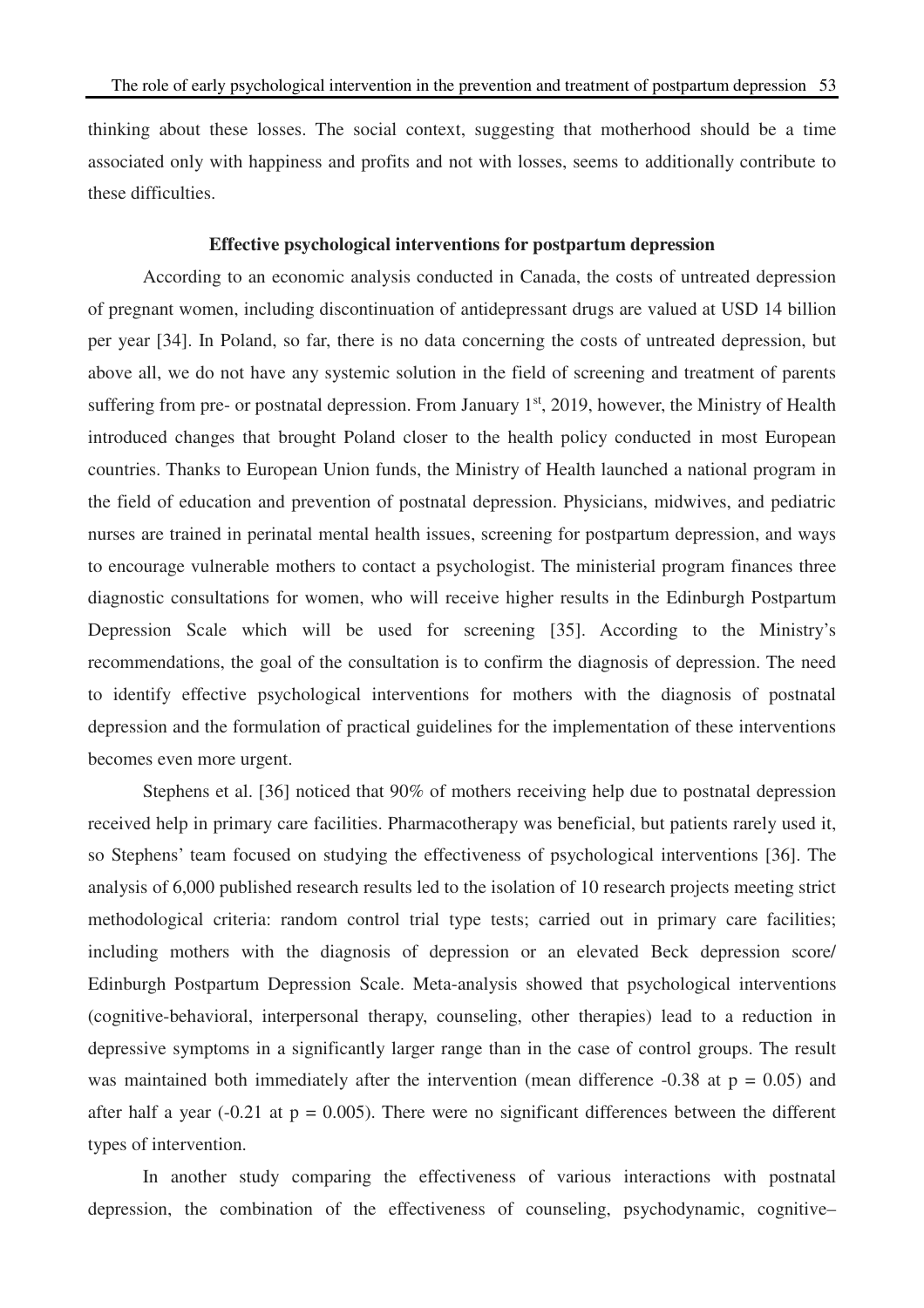behavioral, and standard care indicates the highest effectiveness of psychodynamic psychotherapy [37]. When patients are willing to use pharmacotherapy, both forms of treatment are effective. For example, Logsdon [38] showed a significant reduction in depressive symptoms 8 weeks after pharmacological treatment (nortriptyline and sertraline). The use of psychotherapy and psychosocial interventions reduces the severity of postpartum depression symptoms by 30% [39].

It is also worth emphasizing that psychotherapy should be the first choice treatment of mild or moderate depression [40]. Also in the case of prenatal or postnatal depression, it is recommended that women with moderate severity of symptoms should receive intensive psychological intervention [41]. According to researchers, psychological interventions contribute to reducing the intensity of depression symptoms immediately after termination of psychotherapy, and their effects persist also 6 months later [36].

## **Directions for intervention**

Based on the above-mentioned research results, the theoretical background, and our own clinical experience, we would like to present and discuss some practical guidelines for psychological interventions in relation to patients with psychological depression. Attention should be paid to:

- 1. direct, early intervention
- 2. short-term nature of the intervention
- 3. widespread and costless availability of the intervention
- 4. focus on supporting the ability to think about emotions
- 5. progressive nature of help and strengthening of patients' independence

We will briefly develop these recommendations to justify their formulation and make it easier to put them into practice:

1. **Direct, early intervention.** The cited research results clearly indicate that mothers reaching for support due to postnatal depression do not seek specialist help but help which is easily available (in Western countries – in primary care centers). It is therefore important to allow the easiest access to psychological interventions. Psychoanalytically oriented researchers [42, 43] emphasize that the period after childbirth is a time of special emotional sensitivity, openness, and flexibility for new ways of thinking, which increases the possibility to benefit from help and gives hope that even short-term intervention may be helpful. Bydlowski [43] described the phenomenon of "maternal mental transparency", which is established already during the first weeks of pregnancy, and which is characterized by the returning to the consciousness of childhood memories and experiences related to the child's relationship with the mother. According to this author [43], this phenomenon is characterized by clinical affective states,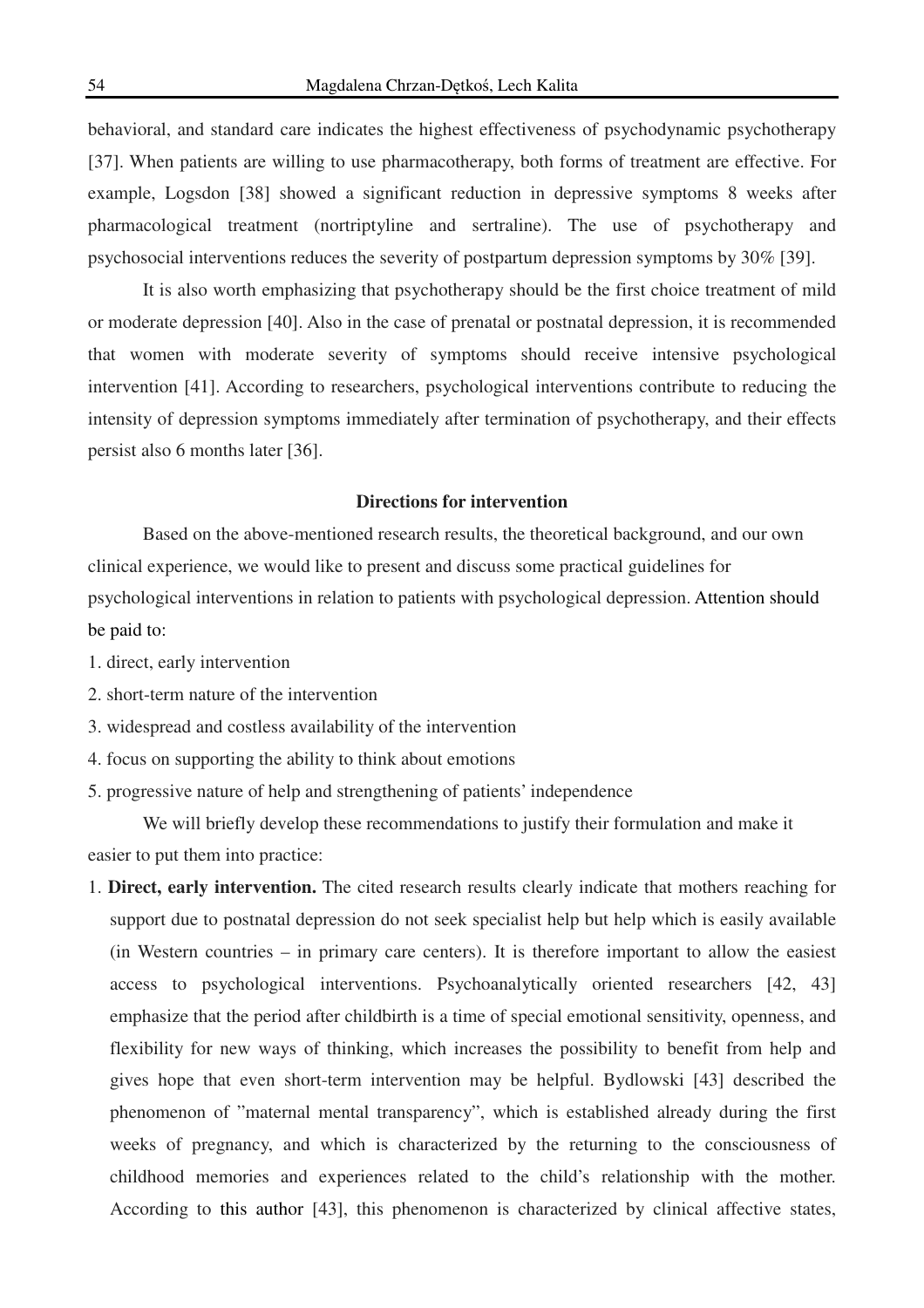however, it is natural for pregnant women and makes conflictual feelings more easily available for examination and overwork. On the other hand, in the case of deeper and more serious depression problems that may lead to the development of postpartum psychosis, early intervention can reduce the extent of damage caused by a psychotic episode or stop the development of this episode [33].

- 2. **Short-term nature of the intervention**. Postpartum depression, constituting a specific form of the developmental crisis [42], often does not require long-term therapeutic interventions [36, 44]. Different, often time-limited forms of help are effective: individual and group therapies, interpersonal therapies (psychotherapies derived from psychoanalytic concepts: attachment theory and Sullivan's ideas) and behavioral and cognitive therapies, as well as psychosocial interventions including the mother, mother and infant, and the whole family. An example of such an intervention can be Families First – a Finnish preventive parenting program for parents with their first child in their first year of life, which includes both of them [45]. It supports their competencies related to parental mentalization: understanding one's behavior as a parent, mutual relations in a couple, and the behavior of an infant. This program is not strictly therapeutic but prophylactic: it assumes supporting parents at the time of an important life change. Interventions involving both parents seem particularly important because conflicts, violence in the relationship, and lack of social support are risk factors for developing postpartum depression [46]. In this article, we cited, among other things, the results of research proving the effectiveness of short-term psychodynamic interventions in primary care [36], also in Poland [2] As mentioned above, conflicts related to dependence may additionally discourage patients from long-term forms of therapeutic help, which are associated with greater dependence.
- 3. **Widespread and costless availability of the therapy**. The data on the prevalence of postnatal depression in the general population as well as on the social and economic costs of this disorder clearly indicate the need to ensure universal and costless access to pharmacological and psychological interventions. as early interventions usually lead to beneficial effects, do not require highly specialized experts, and may be limited in time. Wherever possible, psychological interventions for postpartum depression should be included in the system of costless help financed by a National Health Fund or social help.
- 4. **Focus on supporting the ability to think about emotions.** The psychological background of postpartum depression presented in this article, referring to psychodynamic concepts (*inter alia* the concept of mentalization and the idea of depression as an inability to think about losses), allows formulating the most important guidelines regarding the technique of work during the intervention. **We consider supporting patients in the possibility of thinking about painful**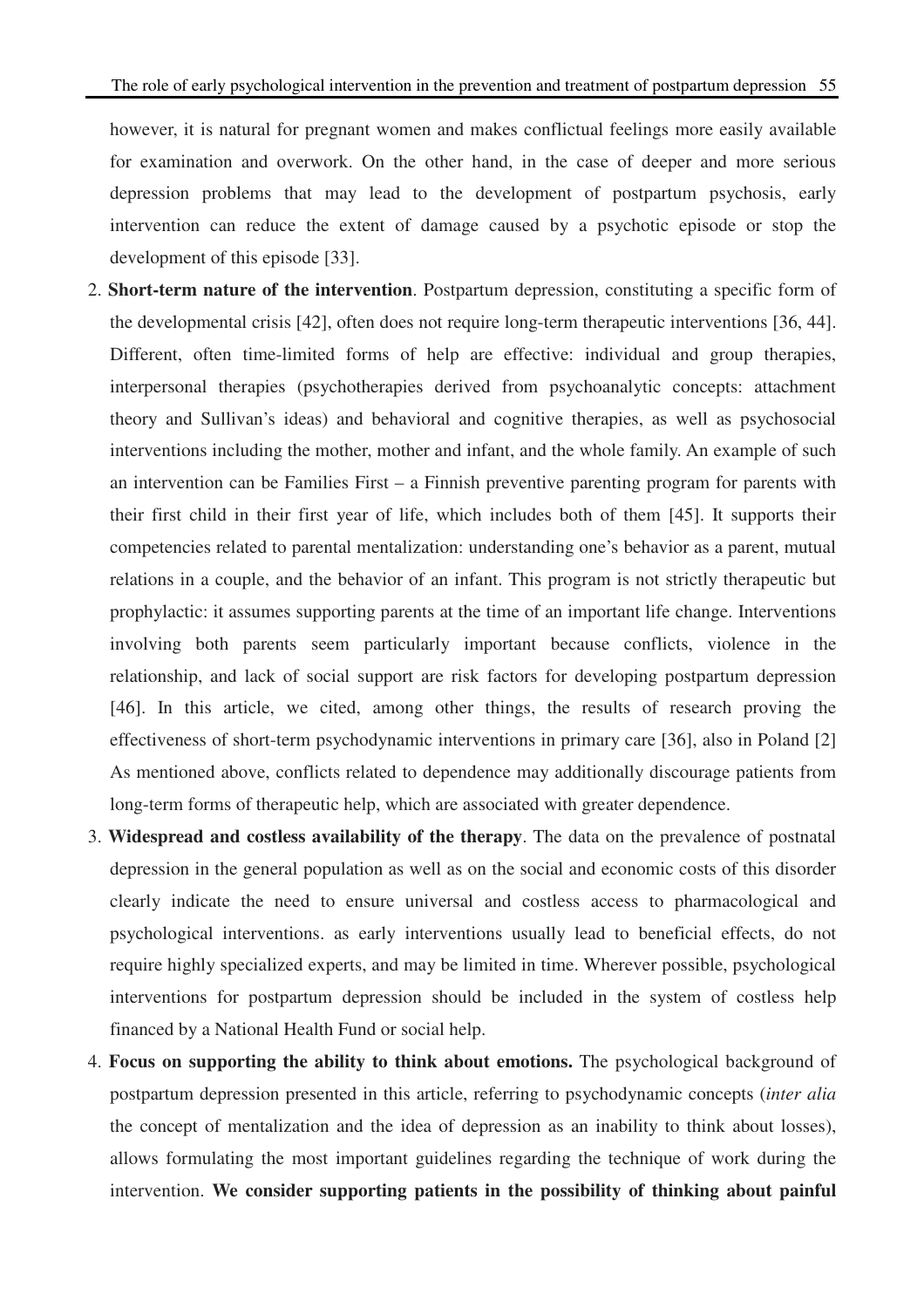**emotions inscribed in early motherhood as the most important element of psychological interventions in postnatal depression**. In practice, this means first and foremost listening attentively to patients, who are often unable to freely share their experiences that depart from social expectations: anger and hatred for the baby, reluctance to motherhood, the desire to turn back time and have no child, doubts about their own competence, longing for a dyadic relationship with their partner, disappointment with the loss of dependence and opportunities for professional development. Where patients are unable to speak (and perhaps think for themselves) about such feelings, the psychologist can support this ability by asking questions about this type of experience and, above all, by their own initiative, emphasizing their naturalness. By means of these simple measures, a person who does not have specialized preparation is able to support mentalizing skills of patients in thinking about experienced losses and the complexity of feelings associated with the transition to motherhood, which we consider to be the essence of effective, short-term psychological intervention.

5. **Progressive nature of help and strengthening of patients' independence.** In our opinion, one of the important dimensions of early interventions is also the ability to terminate them at a time when patients are able to deal with the challenges of early motherhood alone (or with the help of relatives). We believe that due to the prevalence of postpartum depression, this condition should not be pathologized, and unnecessary prolongation of intervention time may result in a secondary intensification of the patient's sense of doubt in her own competence. As in the case of working with other crises, we believe that the purpose of the intervention should be to bring about the situation where the patient returns to the ability to independently cope with her life and thinking about her own experiences.

#### **Example of an effective, short psychological intervention in the face of postpartum depression**

At the end we will present an example of applying the above guidelines in practice – we will describe an effective intervention carried out in a short time by a person without highly specialized preparation, working in a public support system.

Mrs. A, a 27-year-old woman with higher education, reported to the crisis intervention center 2 months after the birth of her first child. Among the reported symptoms, she was overwhelmed by the feeling that something was wrong with her because she could not love her child and had recurring thoughts about throwing the baby out of the balcony. The intervention included 12 sessions, carried out over three months, in the rhythm of one meeting a week.

Before the pregnancy, Mrs. A had moved to the city where the intervention was carried out, from another part of Poland. The move was related to the decision about having a child. Mrs. A and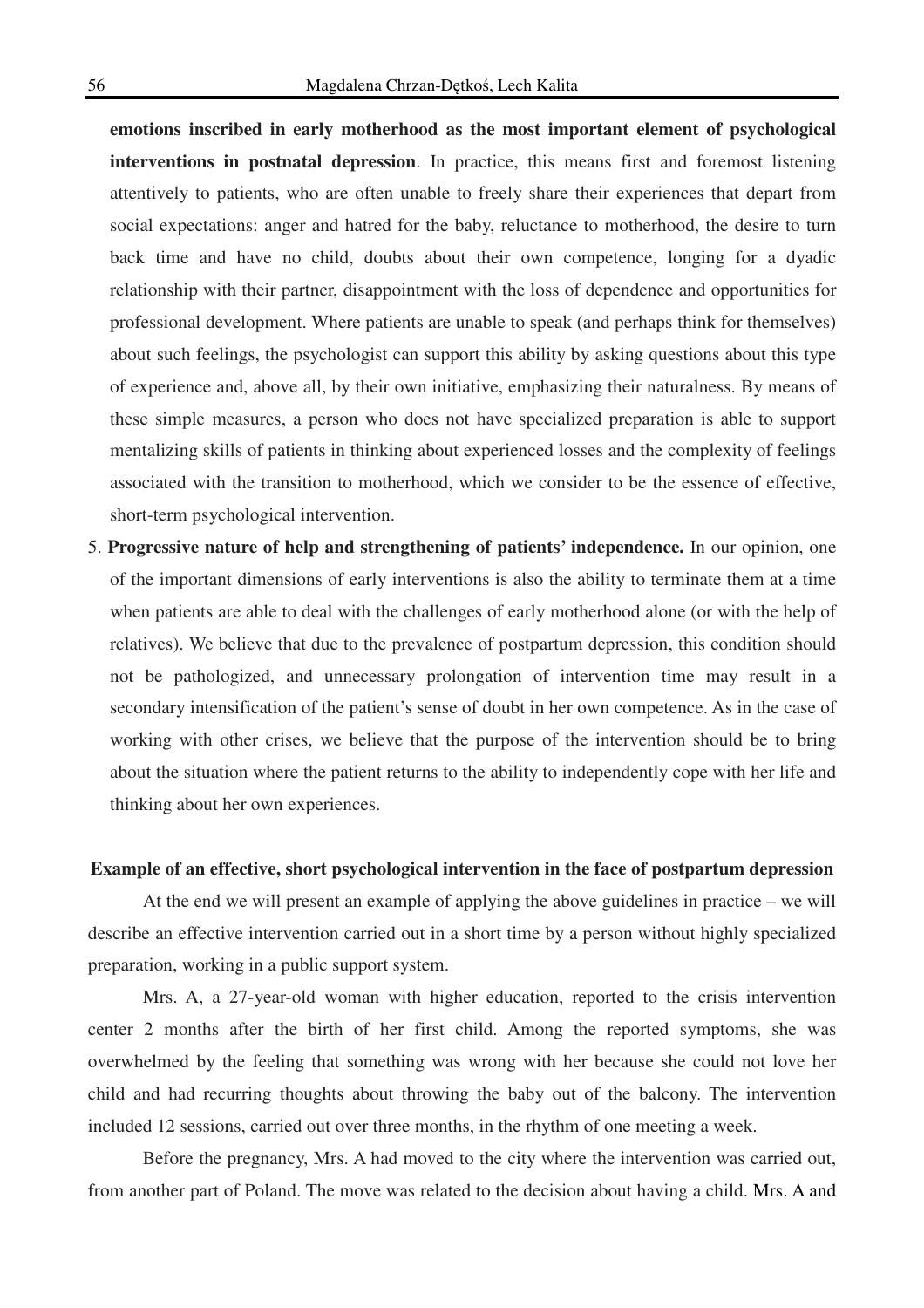her husband had been married for four years. They met at work and both of them had an active professional life. After several years of being together, Mrs. A began to talk more about a child and put pressure on her partner. She emphasized that the air in Pomerania is good for health; in addition, her family lived in the region and the patient counted on their support. For this reason, decided to quit her job and her partner moved to the local branch of his company. Mrs. A had a healthy pregnancy, with regular gynecological examinations. Mr. and Mrs. A. prepared the apartment for the birth of their child, however, their relationship became more tense. There were some differences between them, they argued more often. Until that time, the area of their good agreement was professional matters, but since Mrs. A did not work, she wanted to talk more about their relationship, the child, plans for the future - whereas Mr. A wanted to live their earlier life, focused more on professional plans and previous ways of spending their free time. In addition, Ms. A, after re-establishing closer contact with her parents, felt that she could count on the care, but she also had to take into account attempts to take control over her life.

The childbirth proceeded without complications, after a few days Mrs. A was discharged home. She was more and more worried that contact with her daughter did not give her any pleasure, and the most frightening thing to her was that she could not love her child. The baby's crying made her nervous. However, she applied for help only when she was terrified by a vision she had suddenly experienced: she saw an indistinct black figure in the room who, in A's sense, wanted to throw her daughter out of the balcony. Mrs. A, convinced that she was going crazy, immediately reported to the crisis intervention center. In conversation with the psychologist, she described her situation and asked for help. The intervention involving 12 meetings was conducted by a young, sensitive psychologist with little clinical experience, Ms.  $K^1$ . The psychologist realized her work in accordance with the guidelines formulated during a consultation with one of us [L.K.], based on ideas that we have formulated together in this work. The consultant discussed this work with the psychologist three times: after the first meeting with the patient, after the seventh meeting and, briefly, after the end of the work.

After the first meeting, the psychologist needed to determine the direction of psychological intervention. She collected the information presented above about the patient's situation but she wondered how to continue this contact. We recognized that we are dealing with a situation in which postnatal depression becomes more severe and psychotic, however, the patient's resources and contact with the psychiatrist allow for outpatient assistance. The consultant encouraged the intervener to offer her as frequent meetings as possible, with several main goals: first, to encourage Mrs. A to talk about feelings experienced in her contact with the child, paying special attention to

 $\overline{a}$ 

 $<sup>1</sup>$  In the text we will interchangeably refer to the psychologist as psychologist, intervener, or Mrs. K. [author's note].</sup>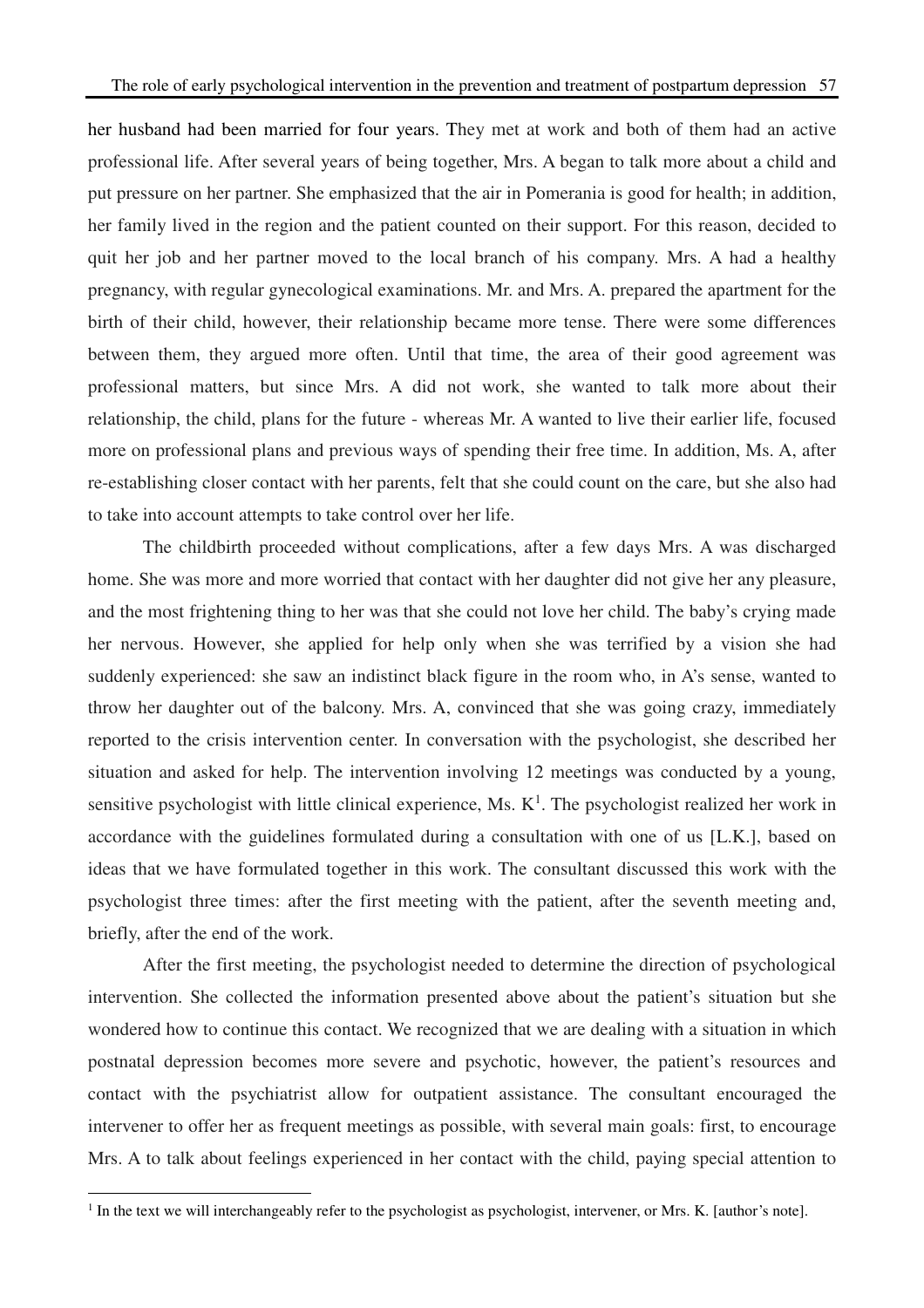those emotions that aroused Mrs A's fear: dislike of the child, the impression of inadequacy or helplessness. The consultant proposed such an attitude for Ms. K, recognizing that Ms. A, who had expected something special after childbirth, was scared by her natural feelings. Therefore, the second suggestion of the consultant was to suggest that the psychologist ought to talk to the patient about her previous ideas about being a mother. The third issue that aroused the curiosity of the consultant was the issue of parental control – he asked the psychologist to talk to Mrs. A about the possibility of profiting direct family help in caring for her child.

The next supervision meeting with Ms. K took place after seven more visits with Mrs. A. The psychologist had mixed feelings: when she started to carry out the suggestions presented by the consultant, on the one hand, Mrs. A made better and more frequent contact with the baby and the "black figure" never appeared again – but on the other hand, Mrs. A cried a lot at the sessions and filled them with desperate, repeating stories that she was not good enough, could not love her child, would never be a good mother, will never match her mother, and so on. The psychologist was worried that it was hard for her to bear Mrs. A's recurring complaints and wondered if she was actually going in the right direction, despite the evident improvement in Mrs. A's direct contact with the baby and the withdrawal of delusions. The consultant offered the intervener a perspective, according to which what was happening in their contact was a healing and helpful factor. The psychologist, listening to Mrs. A's fears, made room for what Mrs. A had been running away from natural fears of taking on the role of a mother and the difficulty in attuning to the infant. What is more, the psychologist herself provided her with an important model by her attitude: she showed that one could accompany someone in tears, although she could not help her directly – and Mrs. A was very tormented by the thought that she could not help her baby. The psychologist intuitively implemented an important dimension of therapeutic work, although she was not sure whether she was doing the right thing. The consultant gave her the above point of view and encouraged her not to give up her current attitude. Additionally, he encouraged the psychologist, if she had the opportunity, to share with Mrs. A her observation that together they were able to endure difficult feelings, even if they did not have direct solutions, just like Mrs. A could endure difficult feelings in contact with her child, which she does not always know how to soothe immediately. The psychologist seemed to be very uplifted by the comment that showed the value of her previous efforts. Then she described the family motif: as the consultant had suggested, she asked Mrs. A for her relationship with her parents. Mrs. A said that she had always perceived her mother as perfect, though a bit over-protective. In her opinion, her mother had always perfectly dealt with the care of three children, she had combined childcare with work and never complained about anything. Now, after Mrs. A had given birth to her daughter, her mother spent a lot of time with her and helped her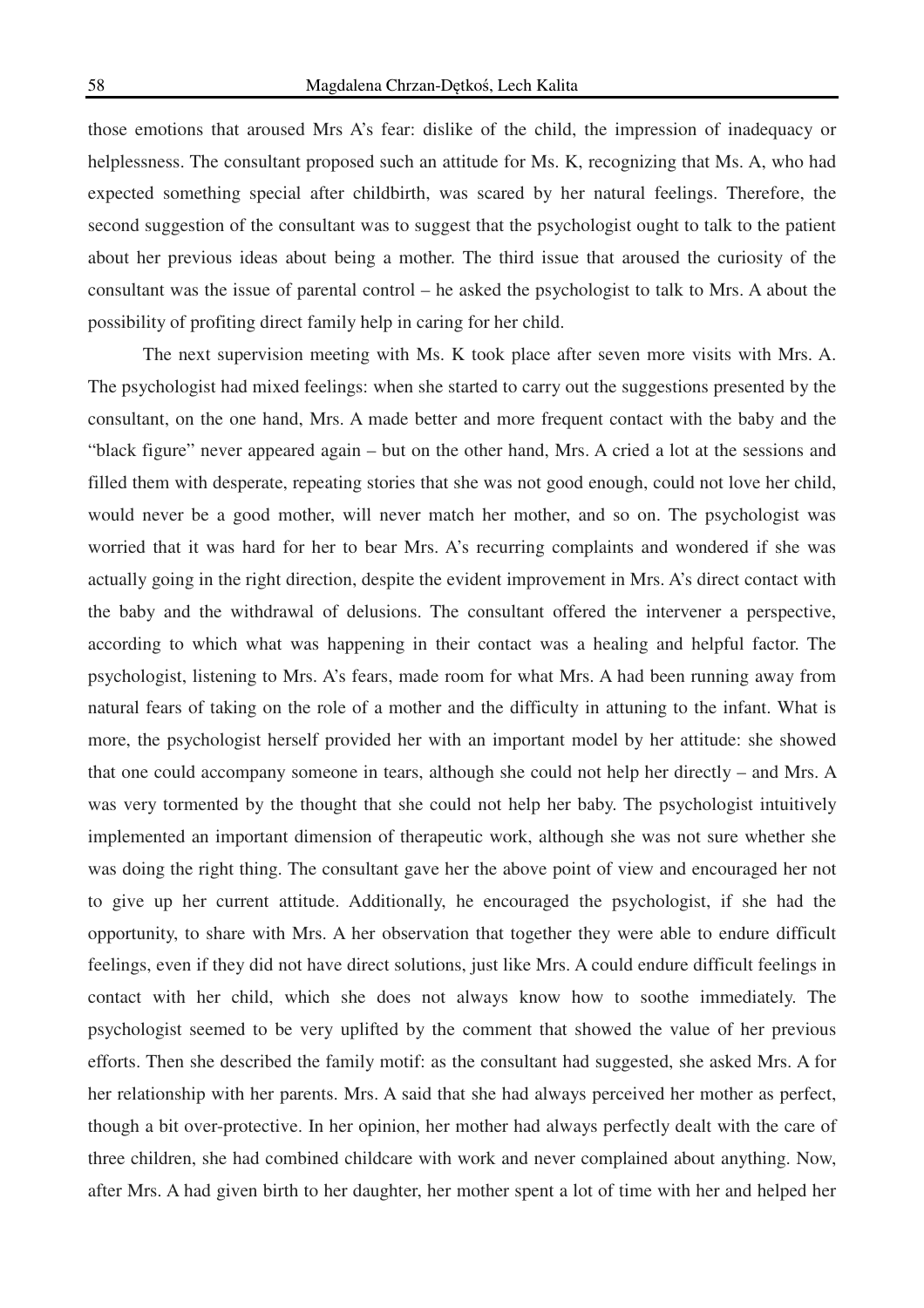taking care for the baby but also gently criticized her, indicating that some things could be done better and more efficiently. In this topic, the psychologist was able to find an adequate understanding on her own – she tried to support Mrs. A in a realistic assessment of her own competence as a mother who had been in this role for only a dozen of weeks, and encouraged her to elaborate a certain distance from the ideal image of her mother, stressing that she knew that her mother had been a good mother to children and teenagers, but she could not know what kind of mother she was to babies.

The third meeting with the consultant with the intervener took place after finishing work, to summarize this intervention. The psychologist emphasized that the most emotional moment of the 12-sessions intervention was when the psychologist had compared their mutual enduring of difficult feelings with the work that Mrs. A herself performed with the baby. From that moment, Mrs. A's mood has been improving. Her situation took the character of a self-perpetuating positive circle: the better she felt, the more efficiently she dealt with the baby, and the more pleasure with the contact she had, the less her mother's slight criticism hurt her and the better she benefited from her mother's support. Thanks to the additional work of the psychologist, the patient actively involved her partner in the support network, and in consequence, she gained some time to relax, which was even more conducive to her well-being. On the course of this short-term psychological intervention, the psychiatrist decided to end pharmacotherapy, which the patient had obtained in minimal dose.

#### **Recapitulation**

In this article, we presented the role of early psychological interventions in the prevention and treatment of postnatal depression. We described the nature and typical course of postnatal depression and the frequency of this phenomenon. The literature review was illustrated with clinical examples. Additionally, we suggested several insights on the psychological background of postpartum depression, referring to psychoanalytic theories. We presented clinical guidelines of these conceptualizations which can be helpful in the direct contact with the patient emphasizing a general look at the issue of early psychological interventions: the need for universal access to this form of support and empirical evidence of its effectiveness. Based on the theoretical background, research findings, and our own experience, we have formulated some practical guidelines for the implementation of early psychological interventions. Finally, we presented an example of the application of our guidelines in clinical practice.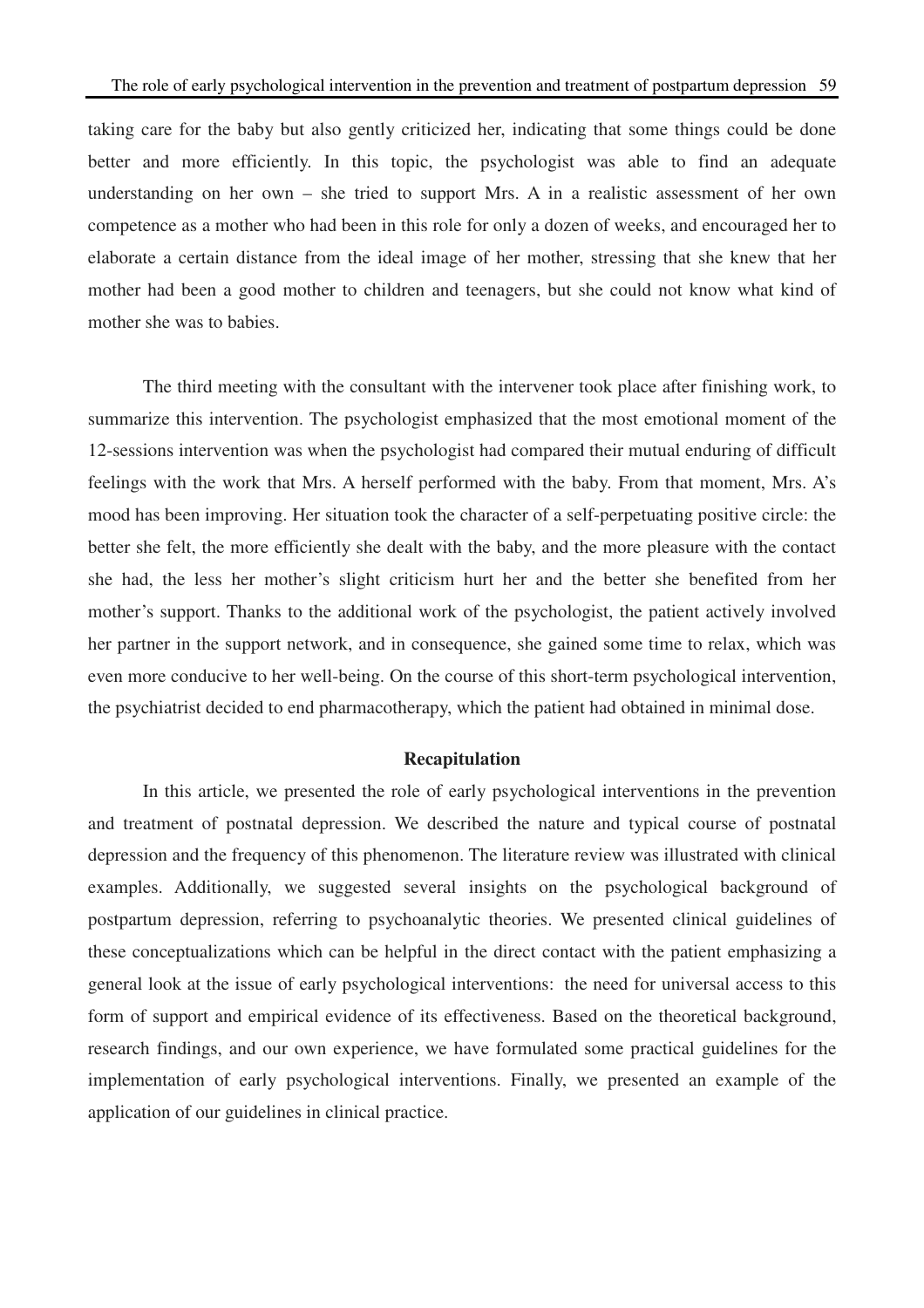#### **References**

- 1. Stocky A, Lynch J. *Acute psychiatric disturbance in pregnancy and the puerperium.* Best Pract Res Clin Obstet Gynaecol. 2000;14 (1): 73-77.
- 2. Chrzan-Dętkoś M, Pietkiewicz A, Żołnowska J*,* Pizuńska D. *Program opieki psychologiczno laktacyjnej "Macierzyństwo krok po kroku" jako przykład profilaktyki, diagnostyki i leczenia depresji w okresie okołoporodowym.* Psych Pol. Article in press.
- 3. Robertson E, Celasun N, and Stewart DE. Risk factors for postpartum depression. In: Stewart, D.E., Robertson, E., Dennis, C.-L., Grace, S.L., & Wallington, T. (2003). Postpartum depression: Literature review of risk factors and interventions. Retrieved from:

https://www.who.int/mental\_health/prevention/suicide/lit\_review\_postpartum\_depression.pdf.

- 4. O'Hara MW, Swain AM. *Rates and risk of postpartum depression—a meta-analysis.* Int Rev Psychiatry.1996; 8: 37– 54.
- 5. Dayan J, Creveuil C, Dreyfus M et al. *Developmental Model of Depression Applied to Prenatal Depression: Role of Present and Past Life Events, Past Emotional Disorders and Pregnancy Stress*. PLoS ONE 2007; 5(9): e12942. doi:10.1371/journal.pone.0012942.
- 6. Rubertsson C, Wickberg B, Gustavsson P, Radestad I. *Depressive symptoms in early pregnancy, two months and one year postpartum-prevalence and psychosocial risk factors in a national Swedish sample*. Arch Womens Ment Health. 2004;8:97–104.
- 7. *Kryteria diagnostyczne zaburzeń psychicznych DSM-5* Edra Urban & Partner, 2017.
- 8. Pużyński S & Wciórka J. K*lasyfikacja zaburzeń psychicznych i zaburzeń zachowania w ICD-10 TOM 1 -2 (Opisy kliniczne i wskazówki diagnostyczne. + Badawcze kryteria diagnostyczne.)* Kraków: Vesalius, 2000.
- 9. Sharma V, Mazmanian D. *The DSM-5 peripartum specifier: prospects and pitfalls.* Arch Womens Ment Health, 2014; 17, 2, 171 -173
- 10. Cooper P, Murray L i in. *Postnatal depression*, BMJ. 1998 Jun 20; 316(7148): 1884–1886.
- 11. Dayan J, Orr ST, Miller CA. *Maternal depressive symptoms and the risk of poor pregnancy outcome: review of the literature and preliminary findings.* Epidemiol Rev 1995;17:165–71.
- 12. Dayan J, Creveuil C, Marks MN et al. *Prenatal depression, prenatal anxiety, and spontaneous preterm birth: a prospective cohort study among women with early and regular care.* Psychosom Med 2006;68(6):938- 46.
- 13. Goldenberg RL, Culhane JF, Iams JD, Romero R. *Epidemiology and causes of preterm birth*. Lancet 2008; 371:75- 84
- 14. Grote NK, Bridge JA, Gavin AR et al. *A Meta-analysis of Depression During Pregnancy and the Risk of Preterm Birth, Low Birth Weight, and Intrauterine Growth Restriction.* Arch Gen Psychiatry 2010;67(10):1012-1024.
- 15. Wallis AB, Saftlas AF. *Is there a relationship between prenatal depression and preeclampsia?* Am J Hypertens 2009;22:345–346.
- 16. Kurki T, Hiilesmaa V, Raitasalo R et al. *Depression and anxiety in early pregnancy and risk for preeclampsia.*  Obstet Gynecol. 2000;95:487–490.
- 17. Kozhimannil KB, Pereira MA, Harlow BL. *Association between diabetes and perinatal depression among lowincome mothers.* JAMA. 2009;301(8):842-847.
- 18. Andersson L, Sundstrom-Poromaa I, Wulff M et al. *Implications of antenatal depression and anxiety for obstetric outcome.* Obstet Gynecol 2004;04:467–476.
- 19. Netsi E, Pearson RM, Murray L, Cooper P, Craske MG, Stein A. *Association of Persistent and Severe Postnatal Depression With Child Outcomes*. JAMA. 2018;75(3):247–253. doi:10.1001/jamapsychiatry.2017.4363.
- 20. Beebe B, Lachmann F, Jaffe J, Markese S, Buck KA, Chen H, Andrews H. Maternal postpartum depressive symptoms and 4-month mother–infant interaction. Psychoanal Psychol. 2012. 29(4), 383-407.
- 21. Freud S. *Żałoba i melancholia.* In: Freud S, Psychologia nieświadomości. Translated by R. Reszke. Warszawa: KR; 2007.
- 22. Midgley N, Cregeen S, Hughes C, Rustin M. *Psychodynamic Psychotherapy as Treatment for Depression in Adolescence.* Child Adolesc Psychiatr Clin N Am. 2013; 22 (1): 67-82.
- 23. Kalita L. *Długoterminowa psychoterapia psychoanalityczna jako skuteczna metoda leczenia głębokiej depresji krótki przegląd współczesnej literatury i przykład kliniczny.* Psychoter. 2018; 2, 63–78.
- 24. Kalita L, Chrzan-Dętkoś *M. Skuteczność psychoterapii psychoanalitycznych*. Psychoter. 2017; 4: 183.
- 25. Carhart-Harris R, Mayberg H, Malizia A, Nutt D. *Mourning and melancholia revisited: correspondences between principles of Freudian metapsychology and empirical findings in neuropsychiatry.* Ann Gen Psychiatry. 2008; 7:9